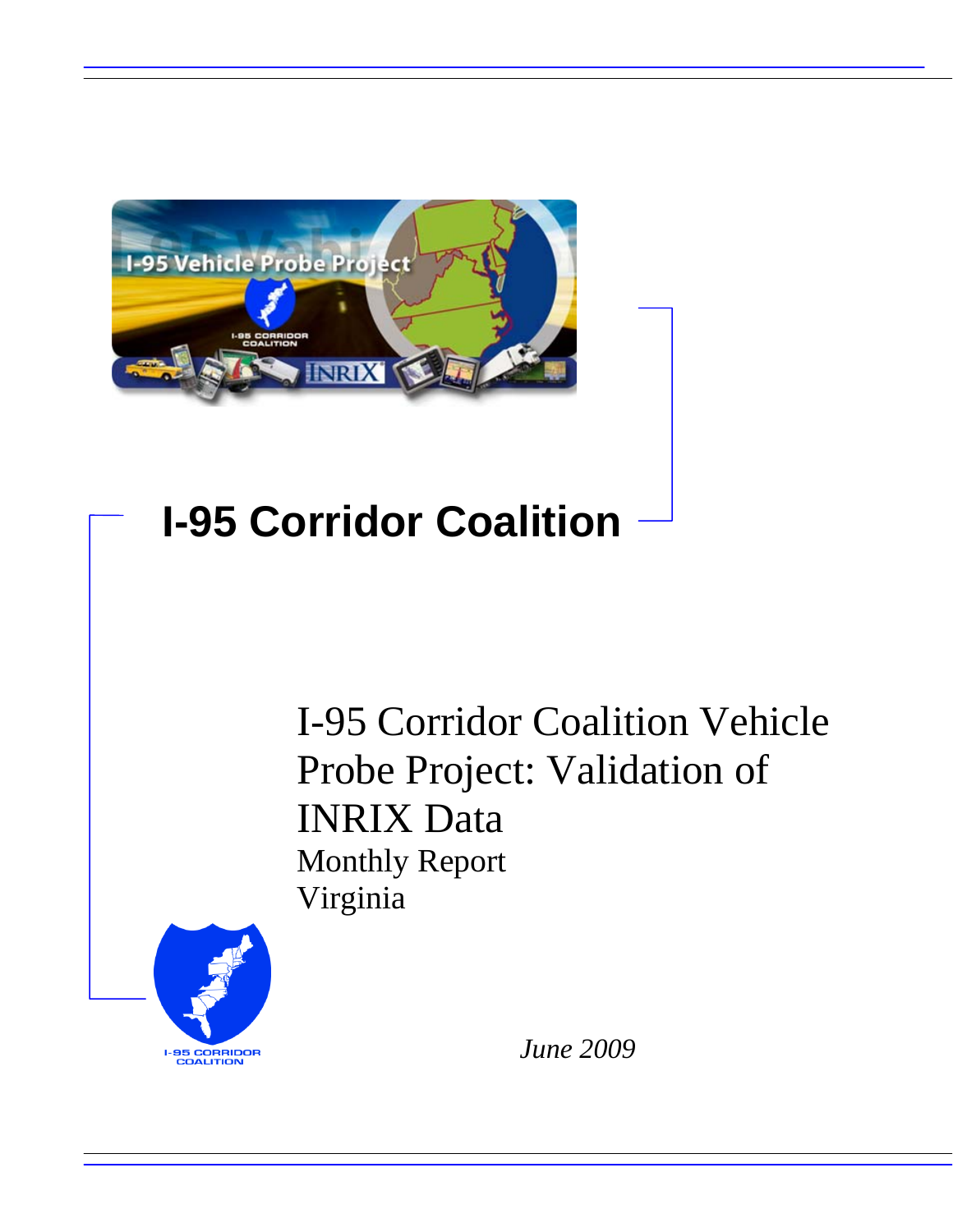# **I-95 CORRIDOR COALITION VEHICLE PROBE PROJECT: VALIDATION OF INRIX DATA JUNE 2009**

# *Monthly Report*

*Prepared for:* 

I-95 Corridor Coalition

*Sponsored by:* 

I-95 Corridor Coalition

*Prepared by:* 

Ali Haghani, Masoud Hamedi, Kaveh Farokhi Sadabadi University of Maryland, College Park

*Acknowledgements:* 

The research team would like to express its gratitude for the assistance it received from the state highway officials in Delaware, Maryland, New Jersey, North Carolina, and Virginia during the course of this study. Their effort was instrumental during the data collection phase of the project. This report would not have been completed without their help.

*June 2009*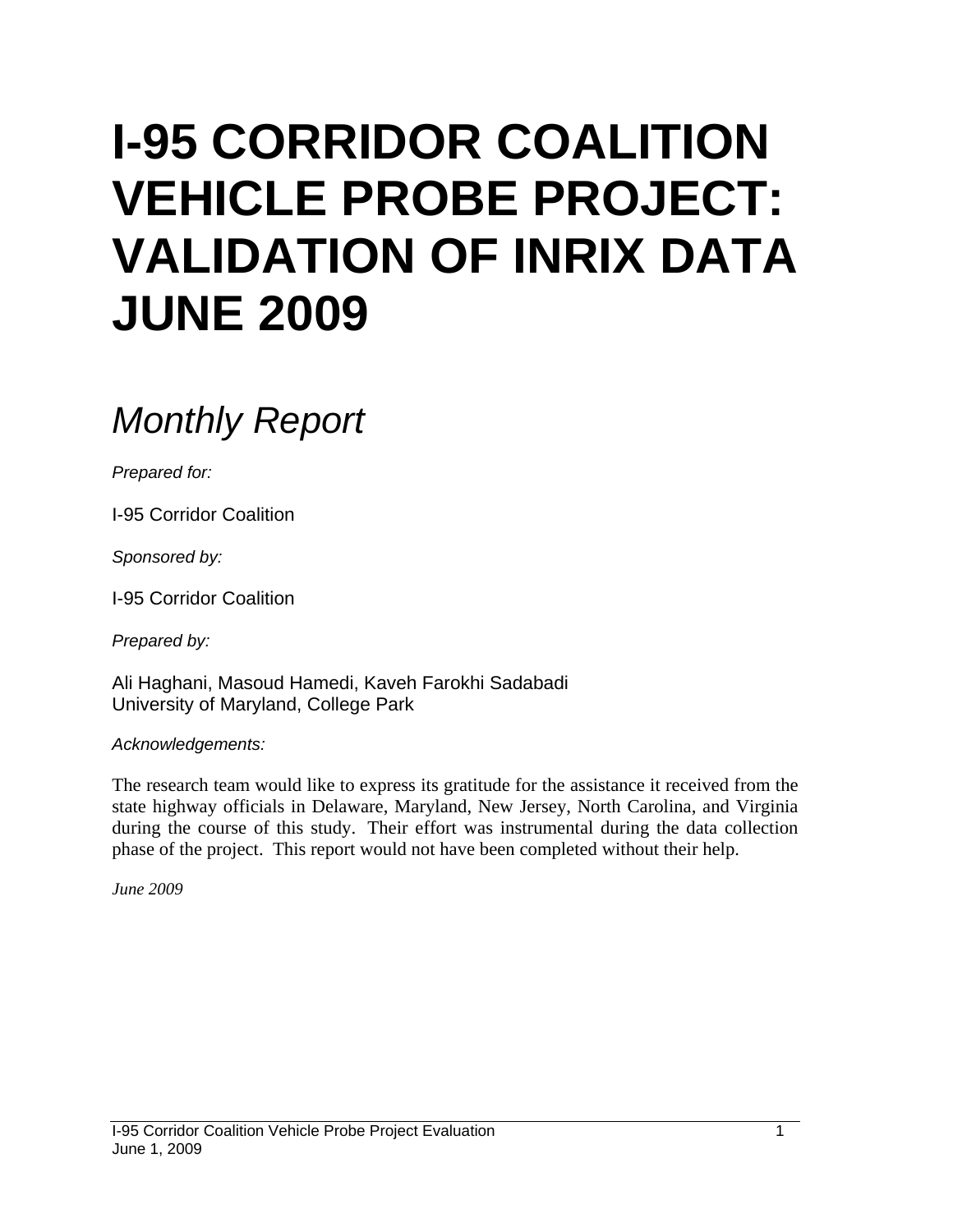## **Evaluation Results for the State of Virginia**

#### *Summary*

Travel time samples were collected along approximately 14 miles of freeways in Virginia from Thursday, May 7, 2009 to Wednesday, May 20, 2009 and compared against travel time and speed data reported by INRIX as part of the I-95 Vehicle Probe project. The validation data represents approximately 1415 hours of observations along nine freeway segments in Northern Virginia. The table below summarizes the result of the comparison between the validation data and the INRIX data for the same period. Both the absolute average speed error and the speed error bias as measured against the SEM band are within the acceptable limits of the contract specifications.

| <b>Northern VA Evaluation Summary</b> |                                                                 |                                         |                 |                                    |           |            |  |  |  |  |
|---------------------------------------|-----------------------------------------------------------------|-----------------------------------------|-----------------|------------------------------------|-----------|------------|--|--|--|--|
| <b>State</b>                          |                                                                 | <b>Absolute Speed Error</b><br>(<10mph) |                 | <b>Speed Error Bias</b><br>(<5mph) | Number of | Hours of   |  |  |  |  |
|                                       | Comparison with Comparison with Comparison with Comparison with |                                         |                 | 5 Minute                           | Data      |            |  |  |  |  |
|                                       | <b>SEM Band</b>                                                 | Mean                                    | <b>SEM Band</b> | Mean                               | Samples   | Collection |  |  |  |  |
| 0-30 MPH                              | 4.20                                                            | 5.20                                    | 1.90            | 2.00                               | 942       | 78.5       |  |  |  |  |
| 30-45 MPH                             | 7.00                                                            | 8.50                                    | 2.00            | 2.40                               | 936       | 78.0       |  |  |  |  |
| 45-60 MPH                             | 2.40                                                            | 4.10                                    | $-0.10$         | 0.50                               | 5399      | 449.9      |  |  |  |  |
| $>60$ MPH                             | 2.00                                                            | 3.80                                    | $-1.80$         | $-3.00$                            | 9698      | 808.2      |  |  |  |  |
| All Speeds                            | 2.53                                                            | 4.23                                    | $-0.84$         | $-1.31$                            | 16975     | 1414.6     |  |  |  |  |
|                                       | Based upon data collected in May 2009                           |                                         |                 |                                    |           |            |  |  |  |  |

### *Data Collection*

Bluetooth sensor deployments in Virginia started on Thursday, May 7, 2009. The actual deployments in Virginia were performed with the assistance of Virginia Department of Transportation (VDOT) personnel. Due to lack of shoulder and or existence of blocked construction zones at some locations of interest along I-66 and parts of the beltway, deployment locations had to be readjusted in the field to maintain the required level of safety in deployments and also to minimize the interference with the operations of passing traffic. In fact, one segment (TMC id 110+04176) on westbound I-66 had to be eventually skipped because of the lack of shoulder. Sensors remained in the same position until they were retrieved two weeks later on Wednesday, May 20, 2009. This round of data collections in Virginia was designed to cover segments of the highways along which both recurrent and non-recurrent congestions could be expected during both peak and off-peak periods.

Figure 1 presents snapshots of the roadway segments over which Bluetooth sensors were deployed in Virginia.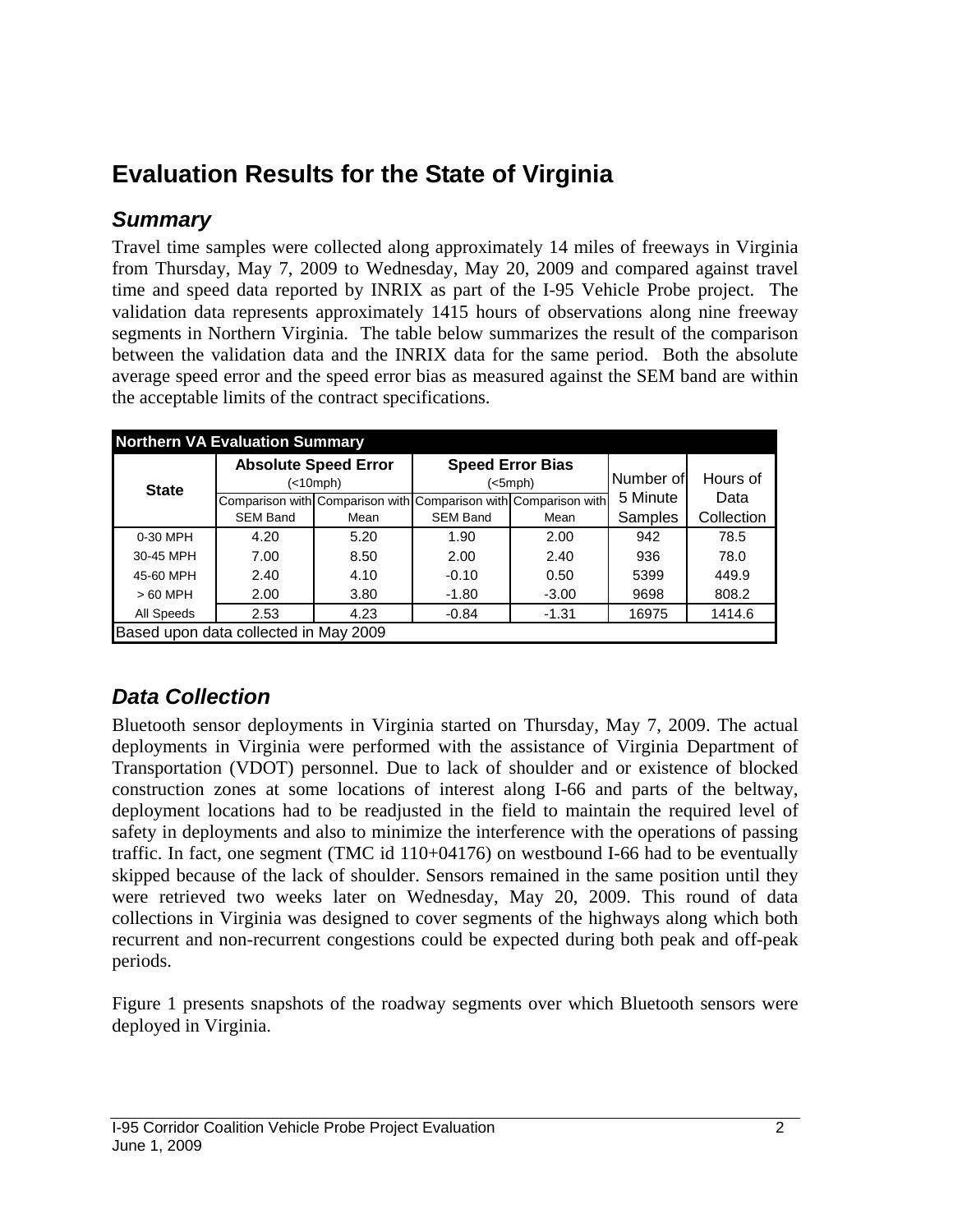Table 1 presents a list of specific TMC segments that were selected as the validation sample in Virginia. In total, results of validation on nine freeway TMC segments are reported in this document. These segments cover a total length of about 14 miles. The coordinates of the locations at which the Bluetooth sensors were deployed throughout the state of Virginia are reported in Table 2 which also presents the distances that have been used in the estimation of Bluetooth speeds based on travel times.

### *Analysis of Results*

Table 3 summarizes the data quality measures obtained as a result of comparison between Bluetooth and all reported INRIX speeds. In all speed bins, INRIX data passes the data quality measures set forth in the contract when errors are measured as a distance from the 1.96 times the standard error band.

Table 4 shows the percentage of the time intervals that fall within 5 mph of the SEM band and the mean for each speed bin for all TMC segments in Virginia. Tables 5 and 6 present detailed data for individual TMC segments in Virginia in similar format as Tables 3 and 4 respectively. Note that for some TMC segments in some speed bins the comparison results may not be reliable due to small number of observations.

Figures 2 and 3 show the overall speed error bias for different speed bins, and the average absolute speed errors for all segments in Virginia, respectively. These figures correspond to Table 3.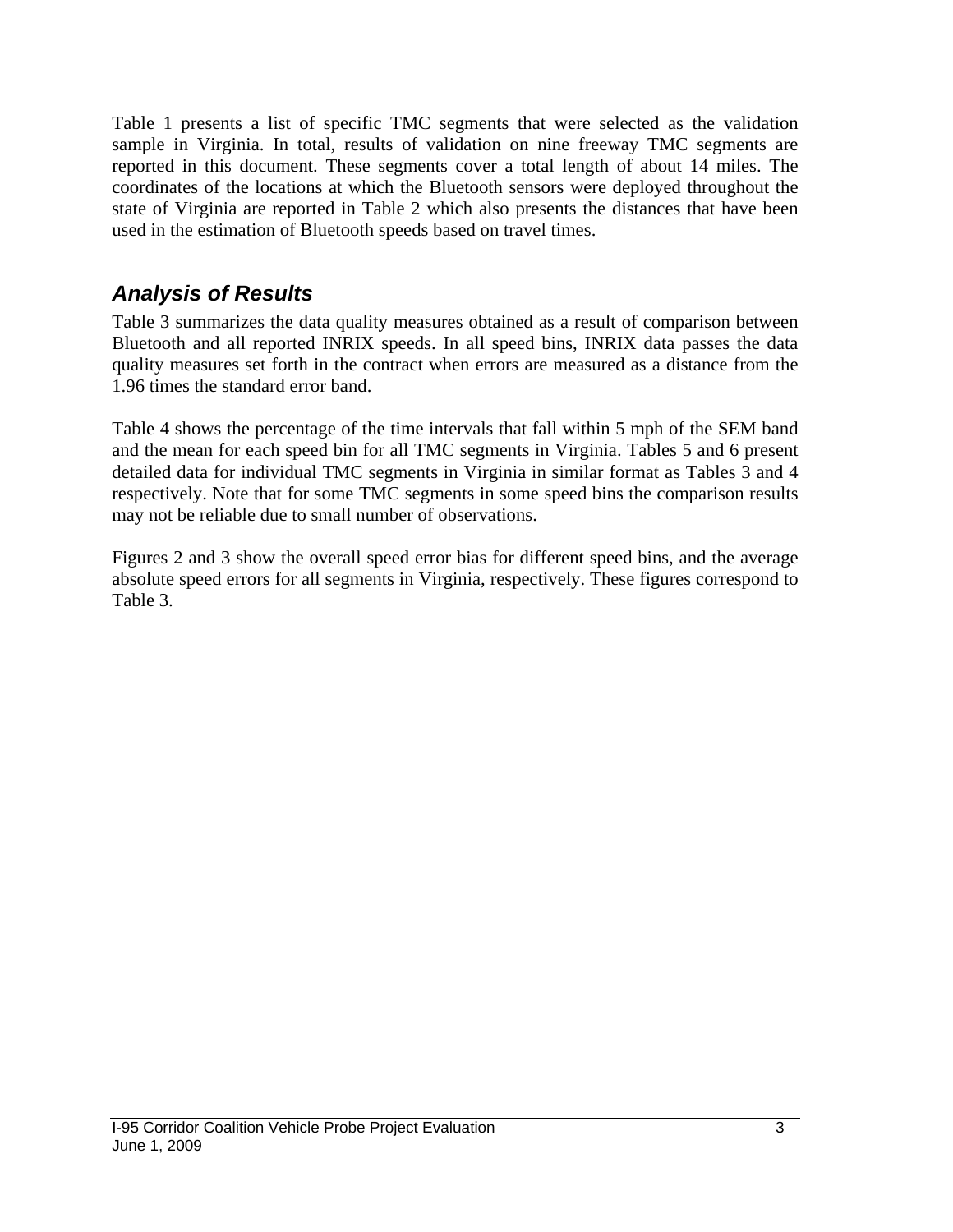

**Figure 1 TMC segments selected for validation in Virginia**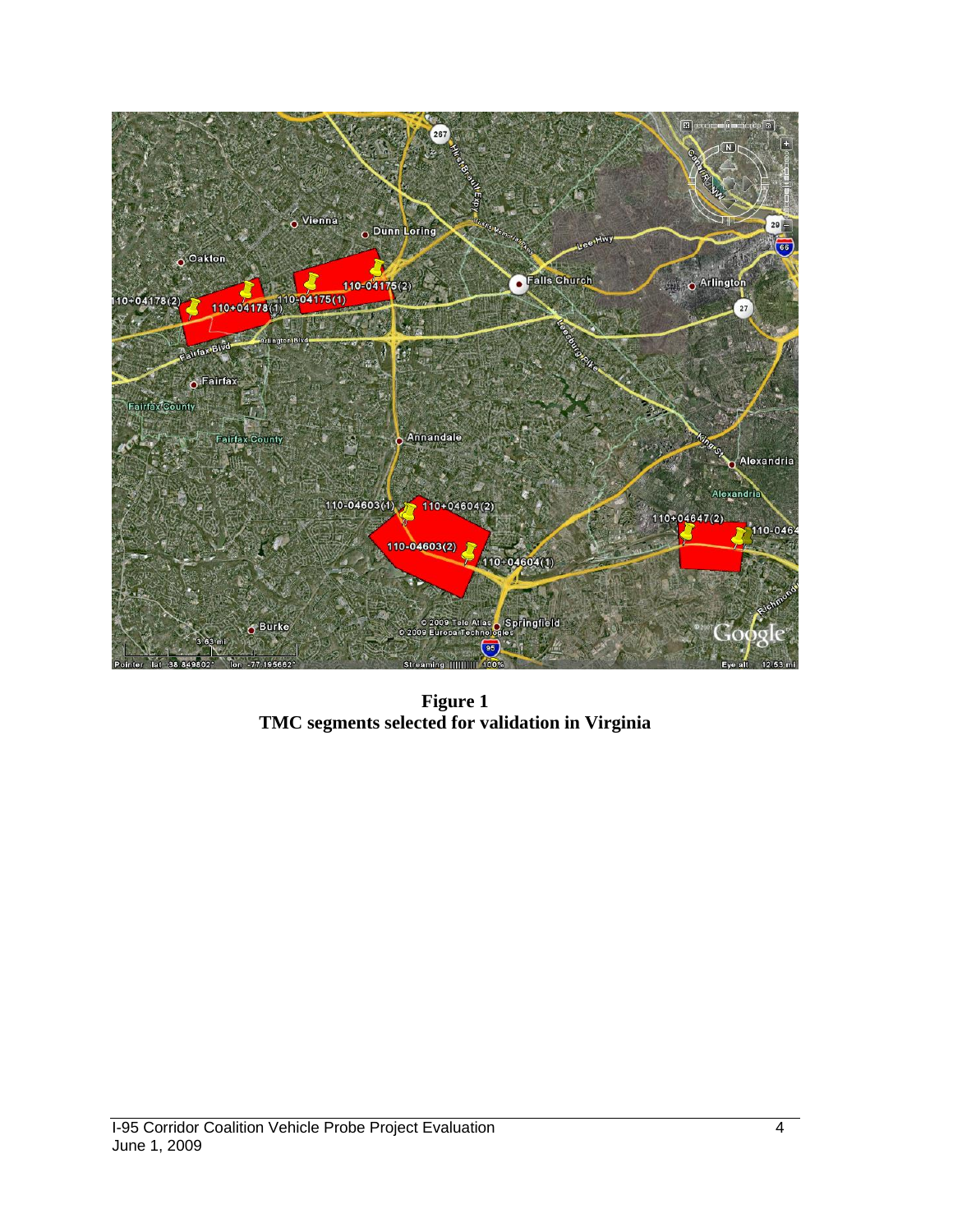

**Figure 1 (Cont'd) TMC segments selected for validation in Virginia**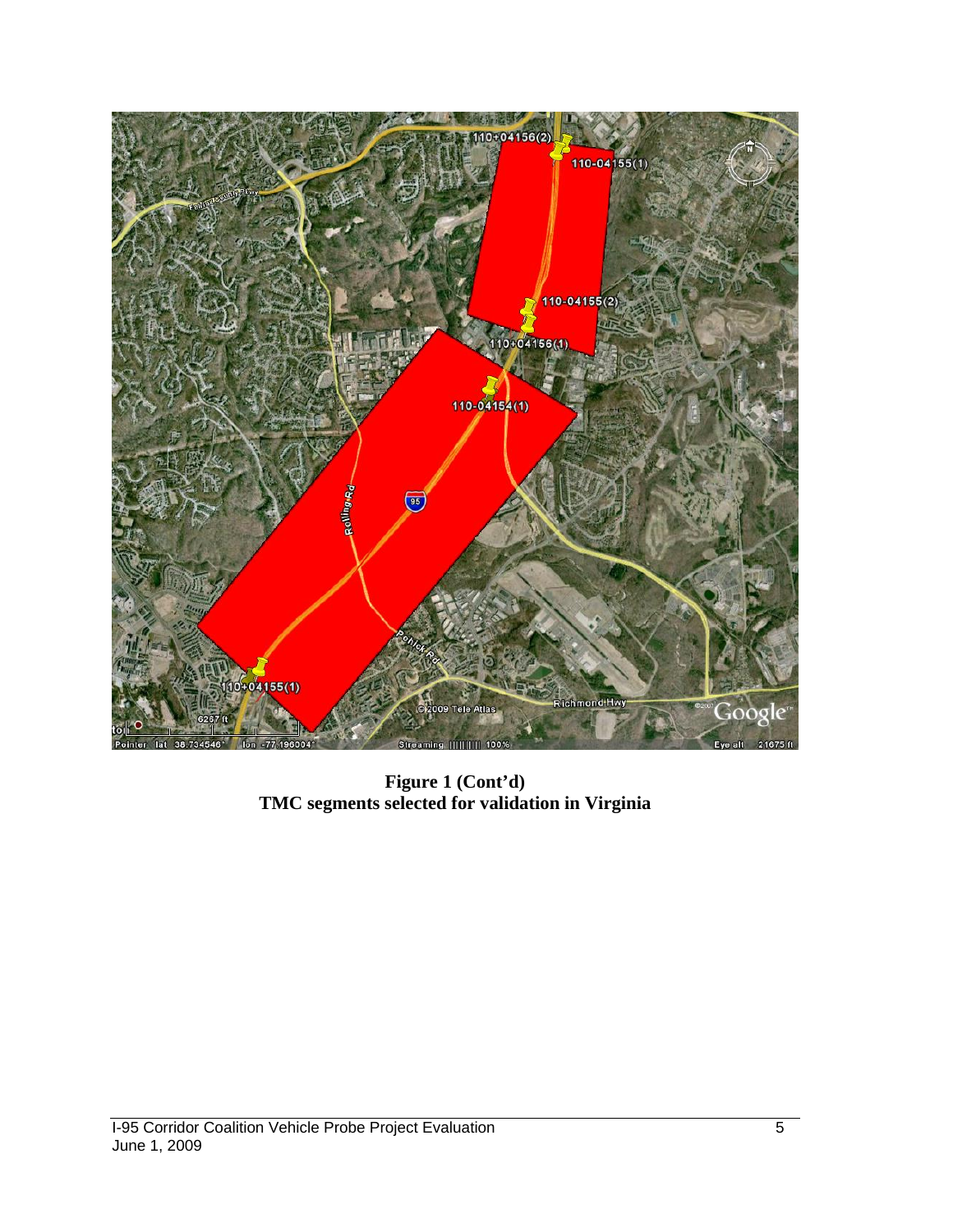|                |             |                |                              |                              |                   |                         | <b>LENGTH</b> |
|----------------|-------------|----------------|------------------------------|------------------------------|-------------------|-------------------------|---------------|
| <b>TYPE</b>    | TMC         | <b>HIGHWAY</b> | <b>STARTING AT</b>           | <b>ENDING AT</b>             | <b>COUNTY</b>     | <b>DIRECTION</b>        | (mile)        |
| Freeway        | $110+04155$ | I 95           | <b>EXIT 163</b>              | <b>HWY 7100/EXIT 166</b>     | <b>FAIRFAX</b>    | <b>NORTHBOUND</b>       | 2.4           |
| Freeway        | $110+04156$ | I 95           | <b>HWY 7100/EXIT 166</b>     | <b>BACKLICK RD/EXIT 167</b>  | <b>FAIRFAX</b>    | <b>NORTHBOUND</b>       | 1.2           |
| <b>Freeway</b> | 110-04154   | I 95           | <b>HWY 7100/EXIT 166</b>     | <b>EXIT 163</b>              | <b>FAIRFAX</b>    | <b>SOUTHBOUND</b>       | 2.6           |
| Freeway        | 110-04155   | I 95           | <b>BACKLICK RD/EXIT 167</b>  | <b>HWY 7100/EXIT 166</b>     | <b>FAIRFAX</b>    | <b>SOUTHBOUND</b>       | 1.1           |
|                |             |                | HWY 243/NUTLEY               |                              |                   |                         |               |
| Freeway        | 110-04175   | I 66           | ST/EXIT 62                   | I 495/EXIT 64                | <b>FAIRFAX</b>    | <b>EASTBOUND</b>        | 1.4           |
| Freeway        | $110+04604$ | I 495          | I 95/EXIT 57                 | <b>BRADDOCK RD/EXIT 5</b>    | <b>FAIRFAX</b>    | <b>CLOCKWISE</b>        | 1.3           |
|                |             |                | HWY 241/TELEGRAPH            |                              |                   |                         |               |
| Freeway        | $110+04647$ | I 495          | RD/EXIT 2                    | <b>EISENHOWER AVE/EXIT 3</b> | <b>ALEXANDRIA</b> | <b>CLOCKWISE</b>        | 1.3           |
| Freeway        | 110-04603   | I 495          | <b>BRADDOCK RD/EXIT 5</b>    | I 95/EXIT 57                 | <b>FAIRFAX</b>    | <b>COUNTERCLOCKWISE</b> | 1.4           |
| Freeway        | 110-04646   | I 495          | <b>EISENHOWER AVE/EXIT 3</b> | HWY 241/TELEGRAPH RD/EXIT 2  | <b>ALEXANDRIA</b> | <b>COUNTERCLOCKWISE</b> | 1.1           |
| <b>TOTAL</b>   |             |                |                              |                              |                   |                         | 13.9          |

**Table 1 Traffic Message Channel segments picked for validation in Virginia**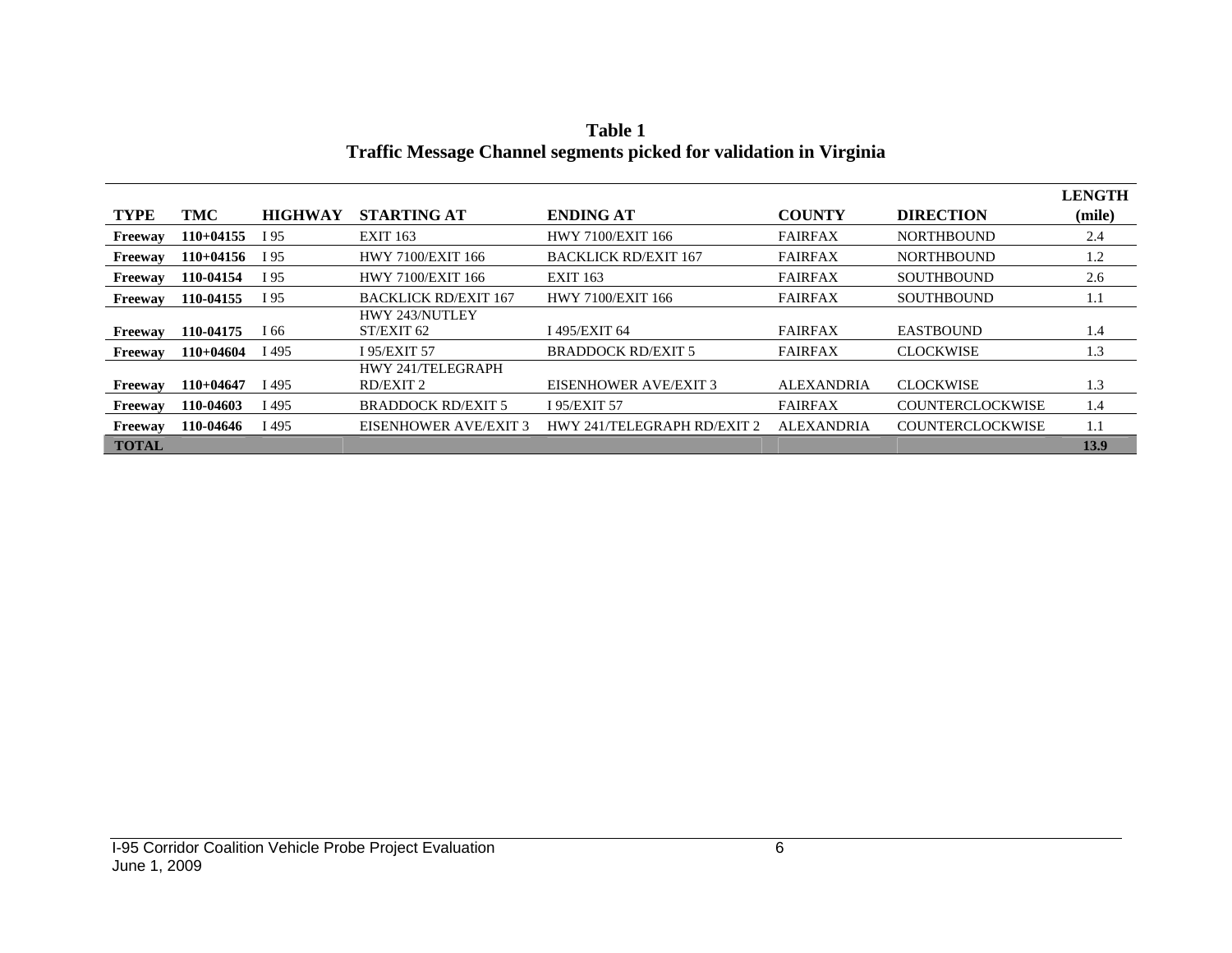| <b>Table 2</b>                                                                                 |
|------------------------------------------------------------------------------------------------|
| TMC segment lengths and distances between sensor deployment locations in the state of Virginia |

| <b>SEGMENT</b> |             |          | <b>STANDARD TMC</b> |              |             |        |          | <b>SENSOR DEPLOYMENT</b> |          |              |        |                                 |
|----------------|-------------|----------|---------------------|--------------|-------------|--------|----------|--------------------------|----------|--------------|--------|---------------------------------|
| <b>TYPE</b>    | TMC         |          | Endpoint $(1)$      | Endpoint (2) |             | Length |          | Endpoint $(1)$           |          | Endpoint (2) | Length | <b>SEGMENT</b><br><b>LENGTH</b> |
|                |             | Lat      | Long                | Lat          | Long        | (mile) | Lat      | Long                     | Lat      | Long         | (mile) | $(\%)$                          |
| Freeway        | $110+04155$ | 38.70962 | $-77.22181$         | 38.73634     | $-77.19261$ | 2.44   | 38.71002 | $-77.22145$              | 38.73637 | -77.19245    | 2.41   | $-1.1\%$                        |
| Freeway        | $110+04156$ | 38.74354 | $-77.18765$         | 38.76081     | $-77.18312$ | 1.23   | 38.74327 | $-77.18768$              | 38.76353 | -77.18285    | 1.43   | 16.5%                           |
| Freeway        | 110-04154   | 38.73751 | $-77.19230$         | 38.70868     | $-77.22274$ | 2.60   | 38.73720 | $-77.19270$              | 38.70850 | $-77.22300$  | 2.58   | $-0.6\%$                        |
| Freeway        | 110-04155   | 38.76081 | $-77.18365$         | 38.74515     | $-77.18735$ | 1.11   | 38.75830 | $-77.18392$              | 38.74523 | -77.18755    | 0.93   | $-16.2%$                        |
| Freeway        | 110-04175   | 38.87901 | $-77.25402$         | 38.88316     | $-77.22807$ | 1.44   | 38.87905 | $-77.25158$              | 38.88355 | $-77.22635$  | 1.40   | $-2.3%$                         |
| Freeway        | $110+04604$ | 38.79682 | $-77.19216$         | 38.80468     | $-77.21274$ | 1.28   | 38.79805 | $-77.19687$              | 38.80530 | $-77.21305$  | 1.05   | $-17.4%$                        |
| Freeway        | $110+04647$ | 38.80128 | $-77.08362$         | 38.80289     | $-77.10689$ | 1.26   | 38.80143 | $-77.08375$              | 38.80048 | $-77.11762$  | 1.86   | 47.0%                           |
| Freeway        | 110-04603   | 38.80610 | $-77.21410$         | 38.79664     | $-77.19220$ | 1.41   | 38.80162 | $-77.21048$              | 38.79572 | -77.18990    | 1.18   | $-16.0\%$                       |
| Freeway        | 110-04646   | 38.80266 | $-77.10707$         | 38.80147     | -77.08692   | 1.09   | 38.80295 | $-77.10355$              | 38.80127 | $-77.08565$  | 1.00   | $-8.5\%$                        |
| <b>TOTAL</b>   |             |          |                     |              |             | 13.85  |          |                          |          |              | 13.84  |                                 |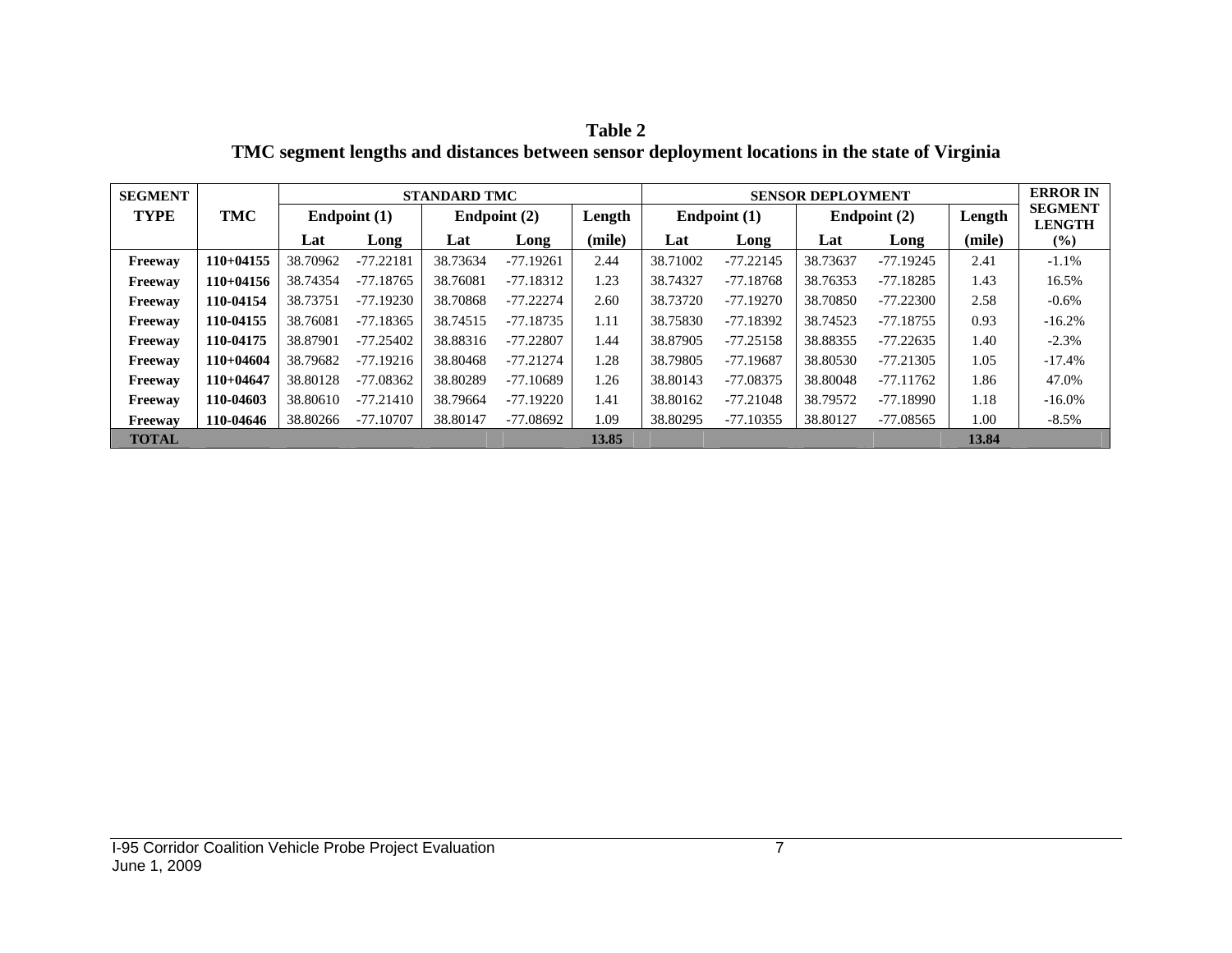#### **Table 3 Data quality measures for freeway segments greater than one mile in Virginia**

|                            | <b>Data Quality Measures for</b>                                                            |              |                                      |                                                     |                |  |
|----------------------------|---------------------------------------------------------------------------------------------|--------------|--------------------------------------|-----------------------------------------------------|----------------|--|
|                            |                                                                                             | 1.96 SE Band | <b>Mean</b>                          |                                                     |                |  |
| <b>SPEED</b><br><b>BIN</b> | Average<br><b>Absolute</b><br><b>Speed</b><br><b>Speed</b><br>Error<br><b>Bias</b><br>Error |              | <b>Speed</b><br>Error<br><b>Bias</b> | Average<br><b>Absolute</b><br><b>Speed</b><br>Error | No. of<br>Obs. |  |
| $0 - 30$                   | 1.9                                                                                         | 4.2          | 2.0                                  | 5.2                                                 | 942            |  |
| $30 - 45$                  | 2.0                                                                                         | 7.0          | 2.4                                  | 8.5                                                 | 936            |  |
| 45-60                      | $-0.1$                                                                                      | 2.4          | 0.5                                  | 4.1                                                 | 5399           |  |
| $60+$                      | $-1.8$                                                                                      | 2.0          | $-3.0$                               | 3.8                                                 | 9698           |  |

#### **Table 4**

**Percent observations meeting data quality criteria for freeway segments greater than one mile in Virginia** 

|                            |                                                                                                        | 1.96 SE Band | Mean                               |                                              |                |  |
|----------------------------|--------------------------------------------------------------------------------------------------------|--------------|------------------------------------|----------------------------------------------|----------------|--|
| <b>SPEED</b><br><b>BIN</b> | Percentage<br>falling<br>Percentage<br>within 5<br>falling<br>inside the<br>mph of the<br>band<br>band |              | Percentage<br>equal to the<br>mean | Percentage<br>within 5<br>mph of the<br>mean | No. of<br>Obs. |  |
| $0 - 30$                   | 19%                                                                                                    | 72%          | 0%                                 | 64%                                          | 942            |  |
| $30 - 45$                  | 9%                                                                                                     | 42%          | 0%                                 | 34%                                          | 936            |  |
| 45-60                      | 38%                                                                                                    | 85%          | 0%                                 | 73%                                          | 5399           |  |
| $60+$                      | 40%                                                                                                    | 87%          | 0%                                 | 73%                                          | 9698           |  |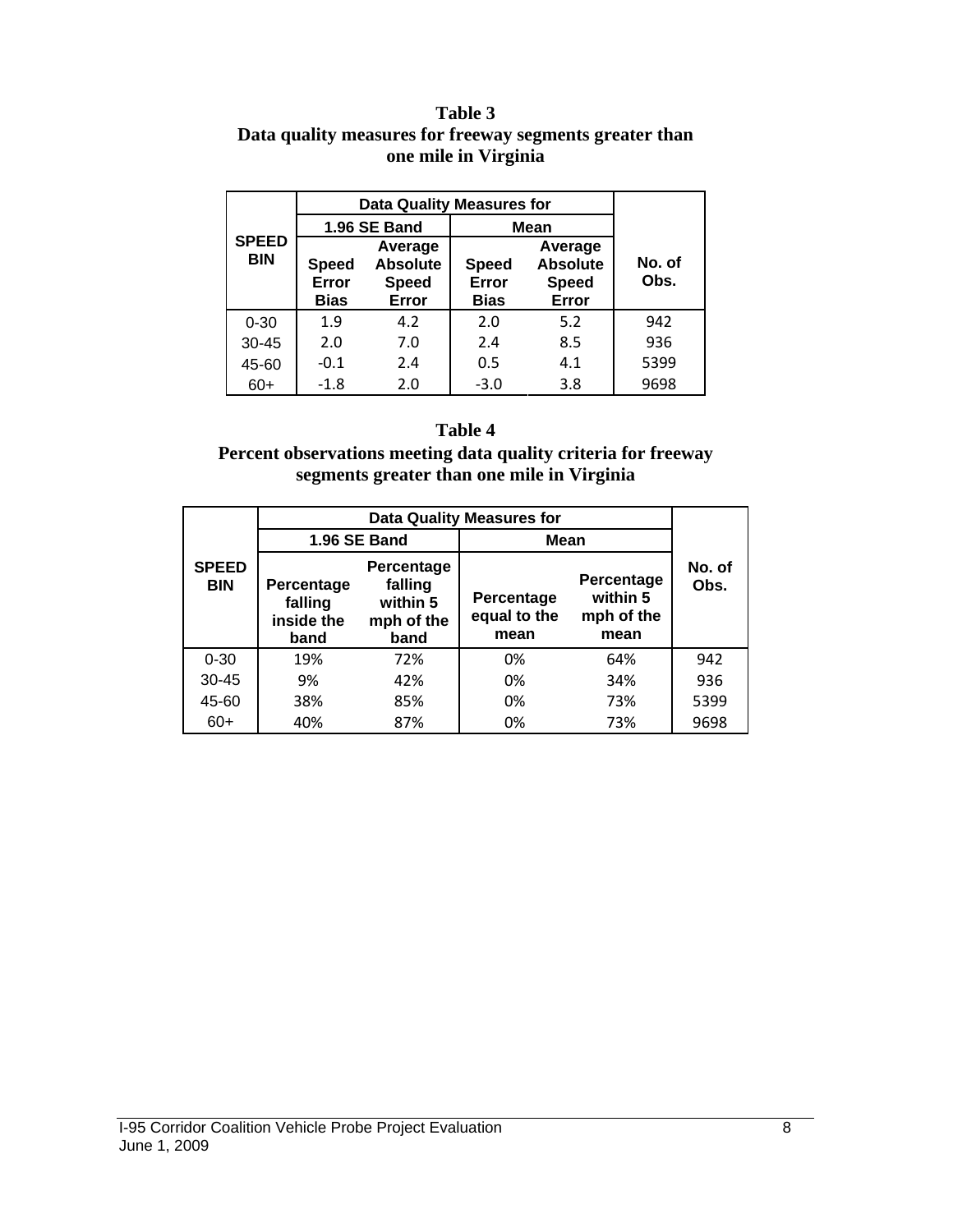#### **Table 5**

| Data quality measures for individual freeway segments greater than one mile in the |  |
|------------------------------------------------------------------------------------|--|
| state of Virginia                                                                  |  |

|             |                      | <b>Bluetooth</b> |                    | <b>Data Quality Measures for</b>            | No. of<br>Obs.                                             |                                             |                                                     |             |
|-------------|----------------------|------------------|--------------------|---------------------------------------------|------------------------------------------------------------|---------------------------------------------|-----------------------------------------------------|-------------|
|             | <b>Standard</b>      |                  | <b>SPEED</b>       |                                             | 1.96 SE Band                                               |                                             | Mean                                                |             |
| <b>TMC</b>  | <b>TMC</b><br>length | distance         | <b>BIN</b>         | <b>Speed</b><br><b>Error</b><br><b>Bias</b> | Average<br><b>Absolute</b><br><b>Speed</b><br><b>Error</b> | <b>Speed</b><br><b>Error</b><br><b>Bias</b> | Average<br><b>Absolute</b><br><b>Speed</b><br>Error |             |
|             |                      |                  | $0 - 30$           | $-1.6$                                      | 4.6                                                        | $-1.8$                                      | 5.5                                                 | 68          |
| $110+04155$ | 2.44                 | 2.41             | 30-45              | 0.3                                         | 6.1                                                        | 0.5                                         | 7.1                                                 | 144         |
|             |                      |                  | $45 - 60$          | $-0.7$                                      | 3.6                                                        | $-0.3$                                      | 4.9                                                 | 754         |
|             |                      |                  | $60+$              | $-1.9$                                      | 2.1                                                        | $-2.8$                                      | 3.7                                                 | 2272        |
|             |                      |                  | $0 - 30$           | 3.4                                         | 4.3                                                        | 3.5                                         | 4.9                                                 | 16          |
| $110+04156$ | 1.23                 | 1.43             | 30-45              | 2.7                                         | 5.8                                                        | 3.3                                         | 7.0                                                 | 47          |
|             |                      |                  | $45 - 60$          | $-0.1$                                      | 1.2                                                        | 0.3                                         | 2.4                                                 | 768         |
|             |                      |                  | $60+$              | $-0.9$                                      | 1.0                                                        | $-2.0$                                      | 2.4                                                 | 979         |
|             |                      |                  | $0 - 30$           | 32.7                                        | 32.7                                                       | 38.7                                        | 38.7                                                | $1*$        |
| 110+04604   | 1.28                 | 1.05             | 30-45              | 14.7                                        | 14.7                                                       | 20.3                                        | 20.3                                                | 14          |
|             |                      |                  | 45-60              | 1.8                                         | 2.5                                                        | 3.2                                         | 4.9                                                 | 85          |
|             |                      |                  | $60+$              | $-0.4$                                      | 1.5                                                        | $-0.8$                                      | 3.3                                                 | 264         |
| $110+04647$ |                      | 1.86             | $0 - 30$           | $-0.7$                                      | 6.2                                                        | $-1.1$                                      | 7.3                                                 | 35          |
|             | 1.26                 |                  | 30-45              | $-2.1$                                      | 5.3                                                        | $-2.7$                                      | 6.9                                                 | 69          |
|             |                      |                  | 45-60              | $-0.7$                                      | 2.4                                                        | $-0.7$                                      | 4.3                                                 | 688         |
|             |                      |                  | $60+$              | $-1.6$                                      | 1.9                                                        | $-2.8$                                      | 4.1                                                 | 576         |
|             | 2.60                 |                  | $0 - 30$           | 2.9                                         | 4.5                                                        | 3.2                                         | 5.2                                                 | 238         |
| 110-04154   |                      | 2.58             | 30-45              | 0.7                                         | 4.8                                                        | 0.9                                         | 5.8                                                 | 234         |
|             |                      |                  | $45 - 60$          | $-0.6$                                      | 2.7                                                        | $-0.5$                                      | 4.1                                                 | 410         |
|             |                      |                  | $60+$              | $-1.8$                                      | 2.0                                                        | $-3.1$                                      | 3.8                                                 | 2213        |
|             | 1.11                 |                  | $0 - 30$           | 3.1                                         | 4.8                                                        | 3.2                                         | 6.1                                                 | 266         |
| 110-04155   |                      | 0.93             | 30-45              | 3.3                                         | 9.4                                                        | 4.1                                         | 12.6                                                | 37          |
|             |                      |                  | $45 - 60$          | $-2.4$                                      | 4.1                                                        | $-2.4$                                      | 6.2                                                 | 184         |
|             |                      |                  | $60+$              | $-2.3$                                      | 2.6                                                        | $-3.8$                                      | 4.6                                                 | 1656        |
|             |                      |                  | $0 - 30$           | 1.2                                         | 2.5                                                        | 1.3                                         | 3.4                                                 | 265         |
| 110-04175   | 1.44                 | 1.40             | 30-45              | 6.2                                         | 7.6                                                        | 7.4                                         | 9.1                                                 | 299         |
|             |                      |                  | $45 - 60$          | 0.6                                         | 2.0                                                        | 1.6                                         | 3.8                                                 | 1757        |
|             |                      |                  | $60+$              | $-1.7$                                      | 1.9                                                        | $-3.4$                                      | 4.2                                                 | 530         |
|             |                      |                  | $0 - 30$           |                                             |                                                            |                                             |                                                     |             |
| 110-04603   | 1.41                 | 1.18             | 30-45              | $-3.9$                                      | 3.9                                                        | $-5.1$                                      | 5.1                                                 | $2*$        |
|             |                      |                  | $45 - 60$<br>$60+$ | $-0.4$<br>$-1.8$                            | 2.0<br>2.3                                                 | 0.1<br>$-2.9$                               | 4.1<br>4.1                                          | 205<br>1012 |
|             |                      |                  | $0 - 30$           | 0.0                                         | 6.6                                                        | $-0.2$                                      | 8.0                                                 | 53          |
|             |                      |                  | 30-45              | $-6.1$                                      | 12.1                                                       | $-7.0$                                      | 14.4                                                | 90          |
| 110-04646   | 1.09                 | 1.00             | 45-60              | 0.1                                         | 3.0                                                        | 1.0                                         | 5.3                                                 | 548         |
|             |                      |                  | $60+$              | $-1.9$                                      | 2.4                                                        | $-3.0$                                      | 4.8                                                 | 196         |

\*Results in the specified row may not be reliable due to small number of observations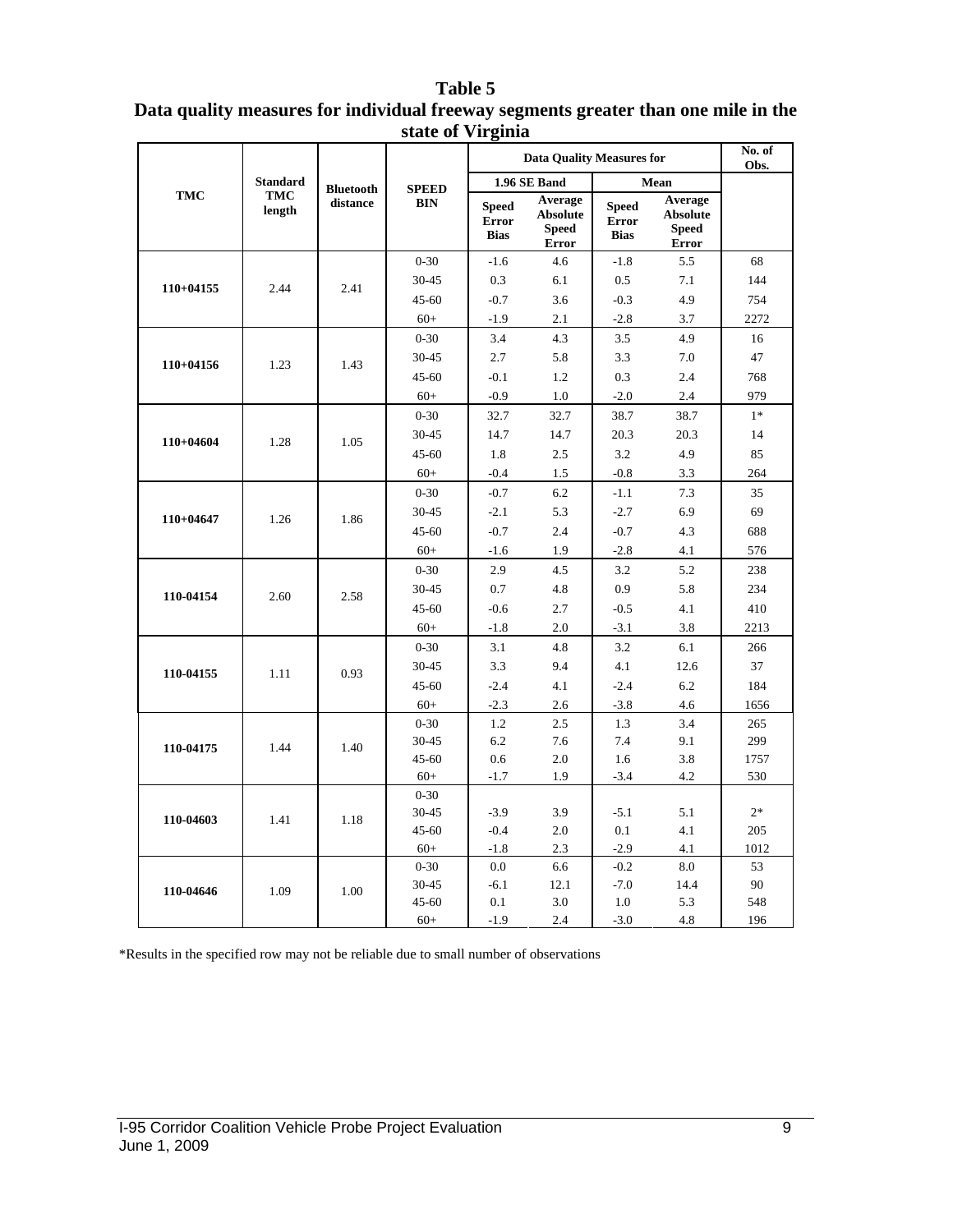|             |                  | one mne in the state of y if ginta<br><b>Data Quality Measures for</b> |                                                                        |                                                       |                                                               |                                    |                                                               |                                          |                                                    |           |
|-------------|------------------|------------------------------------------------------------------------|------------------------------------------------------------------------|-------------------------------------------------------|---------------------------------------------------------------|------------------------------------|---------------------------------------------------------------|------------------------------------------|----------------------------------------------------|-----------|
|             |                  |                                                                        |                                                                        | 1.96 SE Band                                          |                                                               |                                    |                                                               |                                          |                                                    |           |
|             |                  |                                                                        | <b>Speed Error Bias</b>                                                |                                                       | <b>Average Absolute</b>                                       |                                    | <b>Speed Error Bias</b>                                       | <b>Average Absolute</b>                  |                                                    |           |
|             |                  |                                                                        |                                                                        |                                                       | <b>Speed Error</b>                                            |                                    |                                                               |                                          | <b>Speed Error</b>                                 | No. of    |
| TMC         | <b>SPEED BIN</b> | No.<br>falling<br>inside<br>the<br>band                                | $\mathbf{0}_{\mathbf{0}}^{\prime}$<br>falling<br>inside<br>the<br>band | No.<br>falling<br>within<br>$5$ mph<br>of the<br>band | $\frac{0}{0}$<br>falling<br>within<br>5 mph<br>of the<br>band | No.<br>equal<br>to the<br>mean     | $\mathbf{0}_{\mathbf{0}}^{\prime}$<br>equal<br>to the<br>mean | No.<br>within<br>5 mph<br>of the<br>mean | $\frac{0}{0}$<br>within<br>5 mph<br>of the<br>mean | Obs.      |
|             | $0 - 30$         | 10                                                                     | 15%                                                                    | 41                                                    | 60%                                                           | $\boldsymbol{0}$                   | 0%                                                            | 38                                       | 56%                                                | 68        |
| $110+04155$ | 30-45            | 13                                                                     | 9%                                                                     | 70                                                    | 49%                                                           | $\boldsymbol{0}$                   | 0%                                                            | 63                                       | 44%                                                | 144       |
|             | $45 - 60$        | 176                                                                    | 23%                                                                    | 584                                                   | 77%                                                           | $\overline{0}$                     | 0%                                                            | 509                                      | 68%                                                | 754       |
|             | $60+$            | 801                                                                    | 35%                                                                    | 1993                                                  | 88%                                                           | $\overline{0}$                     | 0%                                                            | 1710                                     | 75%                                                | 2272      |
|             | $0 - 30$         | $\overline{4}$                                                         | 25%                                                                    | 12                                                    | 75%                                                           | $\boldsymbol{0}$                   | 0%                                                            | 11                                       | 69%                                                | 16        |
| $110+04156$ | 30-45            | $\boldsymbol{7}$                                                       | 15%                                                                    | 25                                                    | 53%                                                           | $\boldsymbol{0}$                   | 0%                                                            | 21                                       | 45%                                                | 47        |
|             | $45 - 60$        | 418                                                                    | 54%                                                                    | 727                                                   | 95%                                                           | $\mathbf{1}$                       | 0%                                                            | 703                                      | 92%                                                | 768       |
|             | $60+$            | 526                                                                    | 54%                                                                    | 940                                                   | 96%                                                           | $\overline{0}$                     | 0%                                                            | 882                                      | 90%                                                | 979       |
|             | $0 - 30$         | $\boldsymbol{0}$                                                       | 0%                                                                     | $\boldsymbol{0}$                                      | 0%                                                            | $\boldsymbol{0}$                   | 0%                                                            | $\overline{0}$                           | 0%                                                 | $1*$      |
| 110+04604   | 30-45            | $\boldsymbol{0}$                                                       | 0%                                                                     | $\mathbf{1}$                                          | 7%                                                            | $\boldsymbol{0}$                   | 0%                                                            | $\boldsymbol{0}$                         | $0\%$                                              | 14        |
|             | 45-60            | 31                                                                     | 36%                                                                    | 71                                                    | 84%                                                           | $\boldsymbol{0}$<br>$\overline{c}$ | 0%                                                            | 52                                       | 61%                                                | 85        |
|             | $60+$            | 124<br>3                                                               | 47%<br>9%                                                              | 237<br>21                                             | 90%                                                           | $\overline{0}$                     | 1%<br>0%                                                      | 206<br>18                                | 78%                                                | 264<br>35 |
|             | $0 - 30$         | 10                                                                     |                                                                        | 38                                                    | 60%                                                           | $\overline{0}$                     |                                                               | 33                                       | 51%                                                | 69        |
| 110+04647   | 30-45<br>45-60   | 276                                                                    | 14%<br>40%                                                             | 596                                                   | 55%<br>87%                                                    | $\boldsymbol{0}$                   | 0%<br>0%                                                      | 490                                      | 48%<br>71%                                         | 688       |
|             | $60+$            | 276                                                                    | 48%                                                                    | 508                                                   | 88%                                                           | $\mathbf{1}$                       | 0%                                                            | 397                                      | 69%                                                | 576       |
|             | $0 - 30$         | 26                                                                     | 11%                                                                    | 153                                                   | 64%                                                           | $\boldsymbol{0}$                   | 0%                                                            | 137                                      | 58%                                                | 238       |
|             | 30-45            | 22                                                                     | 9%                                                                     | 144                                                   | 62%                                                           | $\boldsymbol{0}$                   | $0\%$                                                         | 120                                      | 51%                                                | 234       |
| 110-04154   | $45 - 60$        | 122                                                                    | 30%                                                                    | 324                                                   | 79%                                                           | $\boldsymbol{0}$                   | 0%                                                            | 287                                      | 70%                                                | 410       |
|             | $60+$            | 880                                                                    | 40%                                                                    | 1940                                                  | 88%                                                           | $\overline{0}$                     | 0%                                                            | 1604                                     | 72%                                                | 2213      |
|             | $0 - 30$         | 59                                                                     | 22%                                                                    | 192                                                   | 72%                                                           | $\overline{0}$                     | 0%                                                            | 164                                      | 62%                                                | 266       |
|             | 30-45            | 9                                                                      | 24%                                                                    | 15                                                    | 41%                                                           | $\boldsymbol{0}$                   | 0%                                                            | 11                                       | 30%                                                | 37        |
| 110-04155   | 45-60            | 59                                                                     | 32%                                                                    | 137                                                   | 74%                                                           | $\boldsymbol{0}$                   | 0%                                                            | 104                                      | 57%                                                | 184       |
|             | $60+$            | 577                                                                    | 35%                                                                    | 1376                                                  | 83%                                                           | $\overline{c}$                     | 0%                                                            | 1067                                     | 64%                                                | 1656      |
|             | $0 - 30$         | $70\,$                                                                 | 26%                                                                    | 229                                                   | 86%                                                           | $\boldsymbol{0}$                   | $0\%$                                                         | 212                                      | 80%                                                | 265       |
|             | 30-45            | 13                                                                     | 4%                                                                     | 64                                                    | 21%                                                           | $\boldsymbol{0}$                   | 0%                                                            | 41                                       | 14%                                                | 299       |
| 110-04175   | $45 - 60$        | 723                                                                    | 41%                                                                    | 1535                                                  | 87%                                                           | $\mathfrak{2}$                     | 0%                                                            | 1317                                     | 75%                                                | 1757      |
|             | $60+$            | 260                                                                    | 49%                                                                    | 458                                                   | 86%                                                           | $\theta$                           | 0%                                                            | 376                                      | 71%                                                | 530       |
|             | $0 - 30$         |                                                                        |                                                                        |                                                       |                                                               |                                    |                                                               |                                          |                                                    |           |
| 110-04603   | 30-45            | $\mathbf{1}$                                                           | 50%                                                                    | $\mathbf{1}$                                          | 50%                                                           | $\boldsymbol{0}$                   | 0%                                                            | $\mathbf{1}$                             | 50%                                                | $2*$      |
|             | 45-60            | 74                                                                     | 36%                                                                    | 177                                                   | 86%                                                           | $\overline{c}$                     | 1%                                                            | 144                                      | 70%                                                | 205       |
|             | $60+$            | 380                                                                    | 38%                                                                    | 843                                                   | 83%                                                           | $\mathbf{0}$                       | 0%                                                            | 690                                      | 68%                                                | 1012      |
|             | $0 - 30$         | 6                                                                      | 11%                                                                    | $\overline{32}$                                       | 60%                                                           | $\boldsymbol{0}$                   | 0%                                                            | 26                                       | 49%                                                | 53        |
| 110-04646   | 30-45            | 10                                                                     | 11%                                                                    | 37                                                    | 41%                                                           | $\boldsymbol{0}$                   | 0%                                                            | 31                                       | 34%                                                | 90        |
|             | 45-60            | 192                                                                    | 35%                                                                    | 452                                                   | 82%                                                           | $\boldsymbol{0}$                   | 0%                                                            | 345                                      | 63%                                                | 548       |
|             | $60+$            | 90                                                                     | 46%                                                                    | 165                                                   | 84%                                                           | $\boldsymbol{0}$                   | 0%                                                            | 125                                      | 64%                                                | 196       |

**Table 6 Observations meeting data quality criteria for individual freeway segments greater than one mile in the state of Virginia** 

\*Results in the specified row may not be reliable due to small number of observations